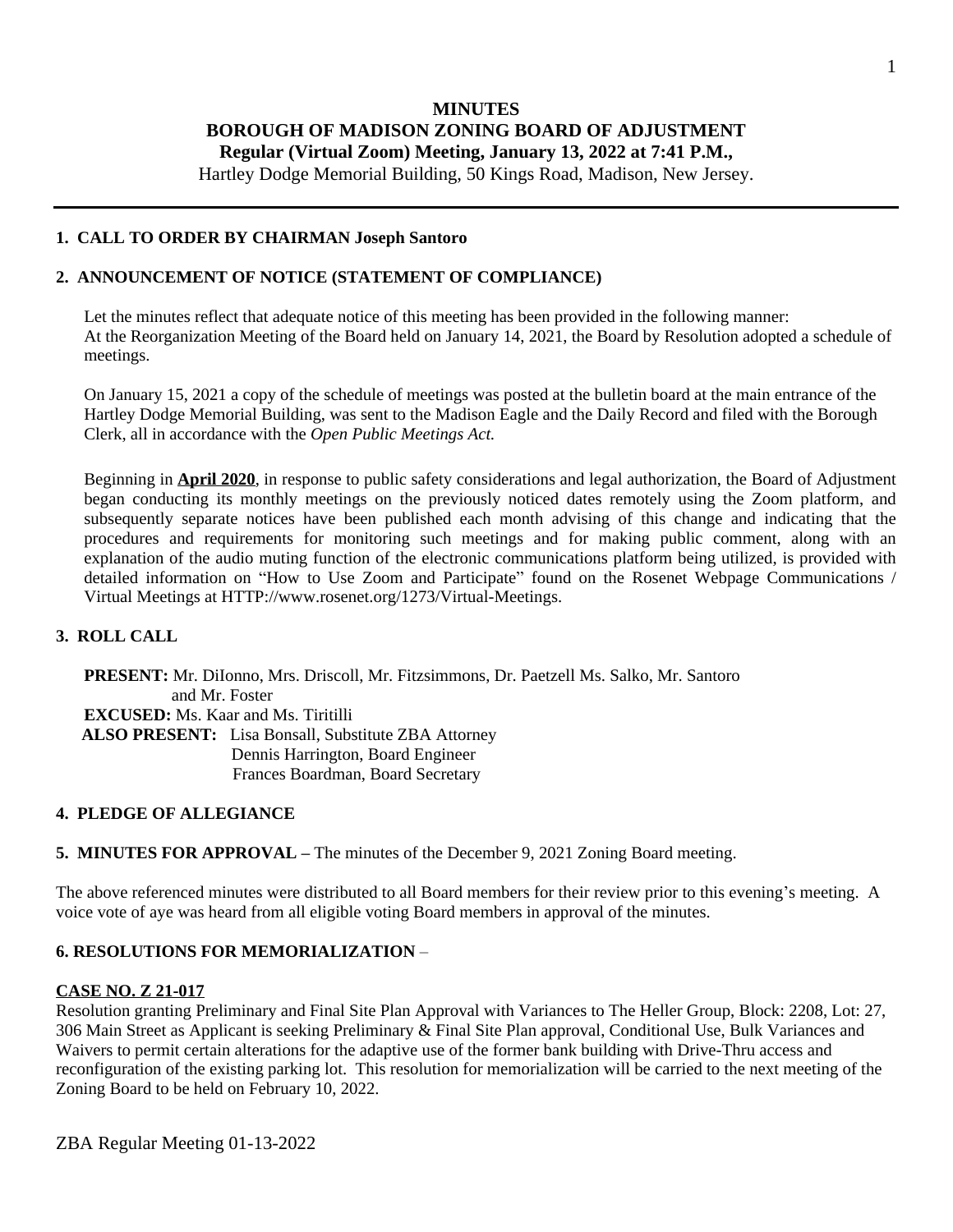**7. SCHEDULING AND PROCEDURAL MATTERS –** It was noted at the beginning of the meeting that Mr. John DeLaney . Esq. was in attendance as opposing council for Case No. Z 21-032. Ms. Rosemary Stone-Dougherty was not aware of opposing council's objection letter that was dated January 6, 2022 on this case matter and after discussing with her clients, she asked that the case be carried to the February 10, 2022 meeting of the Zoning Board of Adjustment.

# **8. OLD BUSINESS –**

# **CASE NO. Z 21-031 Josh Auzins Block: 1902, Lot: 13 5 Grove Street**

Applicant is seeking permission to construct a Detached 2 Car Garage, Dormer addition to Existing Principal Dwelling, Bilco Doors, Wood Deck, Paved Patio, Paving of Portion of Existing Gravel Driveway, Removal of Portion of Existing Gravel Driveway, Topsoil, Seed and Fertilize Area of Removed Gravel Driveway. Note: Roadway Drop Curb and Portion of Existing Driveway is "Shared" with Adjacent Property located at 3 Grove Street in an R-3 (Single-Family Residential) Zone requiring relief from Maximum Accessory Structure Floor Area, Minimum Property Line to Driveway Setback and Maximum Impervious Lot Coverage. This application was started at the December 9, 2021 but not concluded. Revised plans were submitted for this application.

Previously Sworn in to testify was Mr. Josh Auzins. Sworn in this evening were Mr. Arthur Henn, Architect and Ms. Peggy Liu, Neighbor.

The following exhibits were marked:

Exhibit  $A - 5$ : Revised Plans, dated January 4, 2022, prepared by Arthur Henn, consisting of one sheet Exhibit A - 6: Letter from Ms. Liu in support of the Driveway Setback, this also includes a survey dated 1953 and a survey dated 2015.

Mr. Henn began his testimony on the revised plans set forth before the Board this evening. Mr. Henn shared his screen at this time. He indicated that the size of the proposed garage had increased to 22 x 24 and that the garage had been slid over creating a 3-foot side yard setback. This additional variance will need to be paid to the Board office. Mr. Henn and Mr. Auzins, indicated that no trees would be removed for this project. Mr. Henn confirmed that the garage height is at the maximum permitted height in the zone. He also stated to the Board that the lot size creates a hardship for the applicant.

Several items were discussed that need to be incorporated into the Resolution of approval. The applicant was told that an As- Built Survey/Foundation Location must be provided. The drywell should capture all roof area of the garage. It was suggested that a Trench Drain be installed as an extra measure of precaution Mr. Harrington will work with Mr. Henn regarding the drywell conditions.

Mr. Santoro asked if the Board had any questions for the applicant or Mr. Henn. Mrs. Driscoll asked if the application could be approved this evening without the neighbor at 3 Grove Street's application for her driveway. After some discussion it was determined that the application before the Board could be approved without the neighboring application.